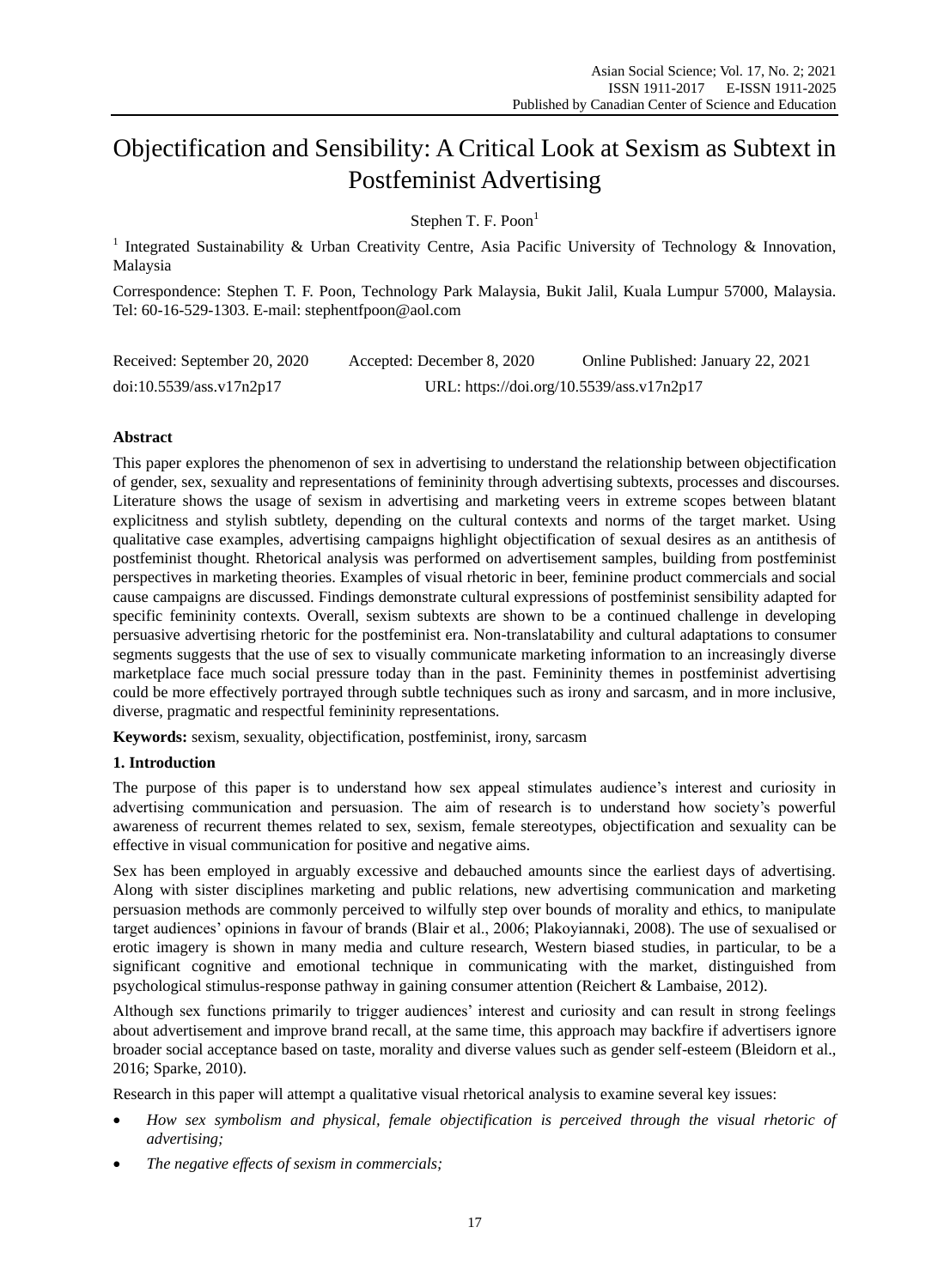*How sexuality subtexts are applied using sarcasm and irony for social communication in the postfeminist era.*

#### **2. Literature Review**

Over several decades of developing feminist and postfeminist movements, a tangible shift has occurred among scholars, within the framing methodologies of critical feminist response to gendered media, and in marketing and consumer research on aspects of visual culture considered relevant in the contemporary social and cultural contexts (Reichert & Lambiase, 2003; Catterall et al., 2000; Blloshmi, 2013). Theories capture lively perspectives which show various issues in sexism portrayal in the marketplace. Scholars such as Dahl et al. (2008) explore the conceptual relationships between advertised messages and consumers" behavioural responses; their research shows the fairly elusive nature of sexuality in identifying relational roles based on cultural factors.

Sex in media grabs the viewer's attention, as it is human nature to be interested and curious about sex. For instance, in *Utopian Images* and *Narratives in Advertising*, psychologist Margaret Salyer (2012) proposes the views of Carl G. Jung"s archetype theory that society"s unconscious typified imageries of perfect living conditions provide the idealist framework for why sexualised symbols continue to bombard and seduce our minds, through the tons of advertisements designed to motivate consumption.

To frame its sociological context, sex when presented in media form such as advertisements, is an embodiment of *cultural capital*: it is identifiable, valuable, objectified and socially constructed, although conflicting theoretical positions seek to understand how different patterning of postfeminist portrayals in discourse affects social power (Stankiewicz & Rosselli, 2008; Reichert et al., 2001; Gill, 2007). This form of capital, as French political theorist and film producer Guy Debord articulated in his treatise, *The Society of the Spectacle* (1994), comes from the result of that spectatorship, the consumption of imageries, of mediums and technologies, of social relations that have become mediated by visual and appearance, within the accumulated subtexts of class, race and sexploitation of the weak and poor.

This is modern media"s role in presenting us with our "false reality", media culture theorist Dan Laughey (2007, p. 153) explains; reality, nonetheless. Whether in animated movies, fairy-tales, fitness marketing, teen literature, executive fashion, postfeminist adaptations of cultural and creative works, including media and online social marketing and advertising, have translated feminism into conscious gender discourses (Gill, 2007; Gill et al., 2016; Schemmer, 2014; Siegel, 2007; Thomas-Jones, 2006).

The line of research mentioned here leads us on to hypothetical research questions that will be further taken up for critical discussion in this paper:

- *If advertising enables viewers/audiences to engage powerfully through spectating, and as a result, forms social opinions about sexuality, gender and identity discourse, what aspects of advertising convey postfeminist sensibilities in the cultural contexts?*
- *Could cultural perceptions of sex advertising challenge postfeminist sensibility?*

It may seem apparent even to non-researching communities, that for as long as it continues to dominate cultural discourse, sex will be a valuable element employed to sell products and services from basic household appliances to fashion and fantasy lifestyles, simply because visually, sex is a dynamic, tangible object, whether the elements are presented in the form of visual imageries, signs, tropes or textual signifiers that knowingly display stereotypes, privileged gender power, self-mockery, humour, cynicism or irony (Blloshmi, 2013; Gill, 2007).

Rutgers University"s late marketing professor Dr Barbara B. Stern, a feminist critique on the forefront of marketing research in the past half century, applied rhetorical and literary narratives to enhance branding communication modelling.

In the *Journal of Advertising* (1999) Stern notes that during the earlier periods of gender research, images of women portrayed stereotypes such as weak intelligence, submissiveness and inferiority, due to universal norms that found their way in male-dominant cultures in presenting "appropriate" ways of looking at, depicting, and perceiving women. Even more recently, researchers such as University of California, Davis psychology professor Wiebke Bleidorn et al. (2016) the cultural differences in studied demographics show that gender and age may influence self-esteem biases.

Feminist theories frame the approach of sex in advertising as veering towards pornography; it reduces, objectifies and de-emphasises human contact and individuality (Stern, 1991).

In exploring the issue of postfeminist advertising, female equality, personification and empowerment are eminent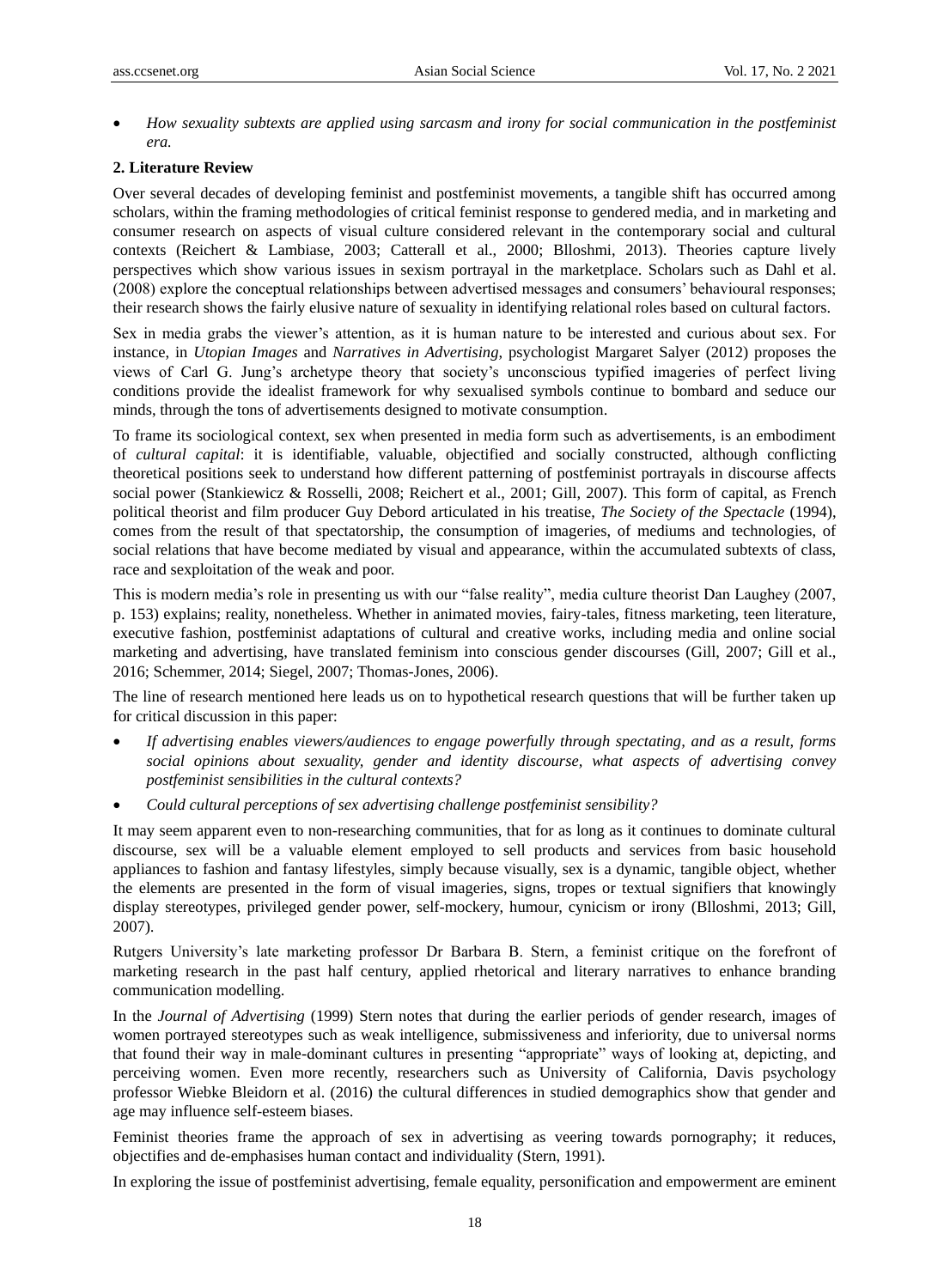themes discussed by leading visual branding authors (Delbaere et al., 2014; McQuarrie & Phillips, 2008), who claim that various para-social attachments precede Western societies" notions of who a female is, based on *rhetorical narratives*, or "told stories", frequently repeated using visual and textual metaphors in commercials. These rhetorical elements help businesses embed the same, unchanging narratives through overt, sexualised brand advertisements. Reichert and Lambiase (2003), viewing the *Sex Sells* truism from socio-political perspectives, review various aspects of gender research by examining the effects of sexuality portrayals and controversies invoking media ethics and persuasion on psychological behaviours and attitudes towards what sex is. These concepts are being challenged by other researchers. For instance, consumer psychologist Dr Cathrine Jansson-Boyd of Anglia Ruskin University (2017) in a blog article cites *International Journal of Advertising* longitudinal research from 1969-2017 that finds sexual appeal does not play any significant role in enhancing brand nor generate purchase.

Classically, *semiotics*, the scientific study of the signs of meaningful objectification, provides a body of evidence of media culture practices whereby women continue to face discrimination from their sexuality: being disallowed the privilege of emotional assurance and celebration of advancements in sexuality discourse. They are fed instead, stereotyping, sexualised symbolisms and classically conditioning towards sexual pleasures and sexual function (Bettany & Woodruff-Burton, 2008). One needn"t look further than late American industrial designer Raymond Loewy"s "aggressively female", classic Coca Cola bottle design from 1955 (Figure 1).



Figure 1. Classic Coca Cola Bottle

The study of semiotics is part of the tradition of *structuralism*, where the question revolves around whether the emphasis on the structure or construction of narratives result in ignoring or suppressing authentic signals indicating cognition, behaviours and cultural experiences. It was initially proposed by philosopher Jacques Derrida (Derrida & Stiegler, 2002).

One branch of structuralism is the psychology and interpretation of media and visual aesthetics (such as advertisements and films). Researchers in this field attempt to study and observe media as a regime of meanings that are combined, embedded, mediated, viewed (spectated) in creating power relationships and cultural attitudes, and how these are normalised through discourse, including analysing the signs, systems, rules for elements of language and visuality.

Take, as an example, the use of homosexuality themes in advertising. Marketers need to always carefully consider the effects of homosexual portrayal across the LGBT spectrum of gender and sexuality. Barbara Stern (1999; 2004; 2013) and other scholars over the decades of postmodern thought scholarship, propose that current critical analysis must identify and interpret various forms of representational narratives through thick data transcription [such as ethnographic analysis], including *textual* [attributes], *structure* [construction] and *assumptions* or principle benchmarks taken to challenge the audience"s beliefs or presumptions. In this regard, the validity of homosexual behaviours becomes objective knowledge about this consumer segment when narratives such as gay theme advertisements are seen or perceived to be a part of recurrent, normalised, mainstream culture of a given society.

Sarah A. Adham (2012) in her dissertation applies semiotic analysis to further examine visual representations in the specific cultural context of Middle Eastern society, and the linguistic function of Arabic female images. She argues that, similar with linguistic expressions, narratives in visual and conceptual representations are perceived by her society as relevant in attaching femininity labels to women, whether they are perceived as part of political, sexual, social or aspirational frameworks.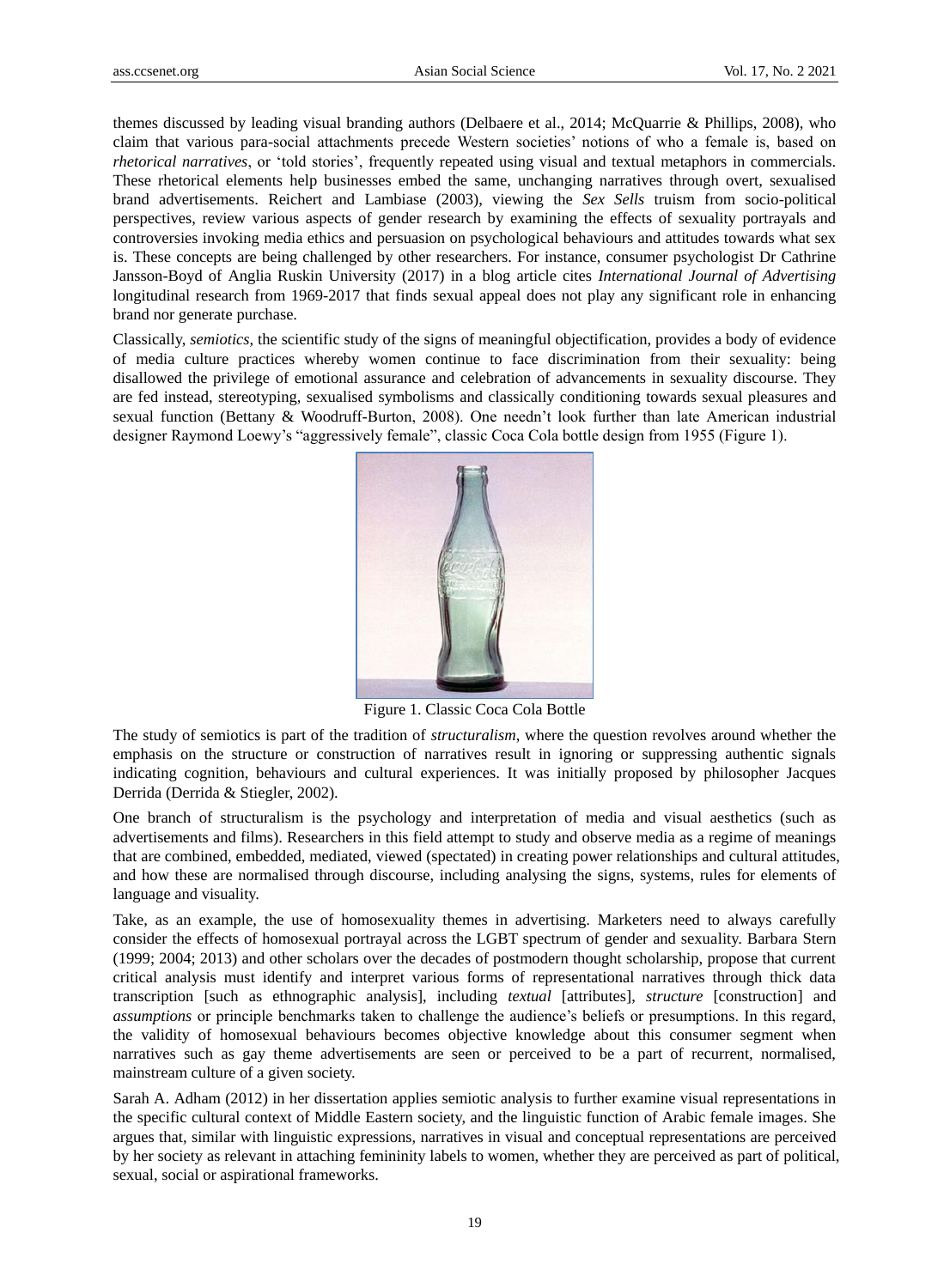# *2.1 Gender in 21st -Century Postfeminist Marketing*

If postfeminist ideologies of symbolic female empowerment have apparently been successfully addressed and cleverly adapted into social frameworks of lifestyle branding, marketing and consumption, why does gender sexism still predominate advertising practices through visuals locally and around the world (Bulmer & Buchanan-Oliver, 2006)? Furthermore, what does the translatability of "empowered female" inform society about this "new sensibility"? In addressing contrarian hypotheses such as these, the pattern of sexism as a visual subtext continues to be intensely debated, and this raises the question if this has compromised advertising as a form of free speech.

Creative processes assign meaning to advertising persuasion, but audiences" interpretation is determined by often contradictory, undeveloped or ambiguous levels of understanding; hence, aspects of media perceived as sexist or stereotypical depend on contextual variances e.g. age, gender, education, socioeconomic and cultural backgrounds (Lazar, 2007; Grafton-Small & Linstead, 1989). Additionally, controversial topics such as nudity in consumer media are perceived as an increasingly acceptable cultural phenomenon, and studies of Asian consumers prove nude models play a role in impacting how female and male representations are perceived, and their influence on brand recall (Huang & Lowry, 2012).

Industry studies found women frequently portrayed in advertising to appeal to *both* men and women. Trend research produced by New York advertising agency J. Walter Thompson (JWT) in a collaborative research with the Geena Davis Institute on *Gender in Media* (2017) found that objectification continues in American media today. In a sample of 33 categories of product advertising, women who wear sexually revealing clothing compared to men, appeared in the ratio of six to one, in the monitoring period between 2006 and 2016, suggesting that target audiences may favour advertisements with female sexual appeal. Other gender researchers demonstrate the stagnant tide of change in addressing perceptions of women as merely an "aesthetic centrepiece" in commercials that motivate audience engagement or trigger purchase. Lazar (2007) argues that "power femininity" is just a convenient audience engagement tool among advertisers, regardless of how women visualise their ideal of the female identity.

Another aesthetic question arising in conventional male-dominant advertising narratives is the spectatorship of the consumed product (Taskiran & Yilmaz, 2015). Warrington and Gourgova (2006) of Purdue University, for instance, jointly explore typologies of idealised American male images through the manner which men, as with women, compare themselves to desired social ideals found in advertising imageries. Cultural historian Annette Kuhn from Queen Mary University of London (cited in Laughey, 2007, p. 105) studied the two ways in which consumption pleasures are classed as passive or active, depending on gender, and found a distinct differentiation between the "owner", the "buyer" and the "user" of goods, and one relevant case example to be cited here would be in commercials for beer advertising.

#### *2.2 Beer Commercials and Sexism*

Western beer commercials of the last century clearly point to the existence of deeply erotic, popular, and still-remarkably relevant metaphors of "women as beers", objects to be enjoyed with friends, on the same level as a beer, making the universal appeal of sex seem the lowest common denominator of audience engagement with the message (Jones & Reid, 2009). However, it appears that lifestyle changes and social awareness of gender equality have diversified this discourse to include beer consumers of various gender orientations (Hicks, in Reichert & Lambiase, 2012, pp. 229-246) and behavioural [drinking] practices (Atkinson et al., 2012). Research also offers evidence suggesting that Western media viewing audiences, including youth, may not be given sufficient opportunities to engage in more respectful portrayals of women in beer commercials, due to less rigorously regulated advertising codes of practice and media institutional policies (Jernigan & Ross, 2010).

Critical feminist Anne Meredith Sugar"s (2016) research suggests that female sexualisation and objectification had been the backbone of alcohol advertising for nearly a century. This had been unavoidable as commercial strategies of mass-marketing took precedence, which, ironically, contributed to the growth of craft beer in North America. Western media outlets in their bid for advertising revenues, continue its perfunctory role in allowing airtime and space for sexualised beer commercials, consequently they bear responsibility for the formation of such attitudes towards women"s bodies, albeit wholly or dismembered into legs, breasts or thighs, reinforcing objectification.

*What role do men play in fostering these experiences in the development of postfeminist perceptions?* Male consumer segments are likely to take credit for their communication behaviours and overt discriminatory acts, whether the bias is conscious or otherwise (Stein, 2017).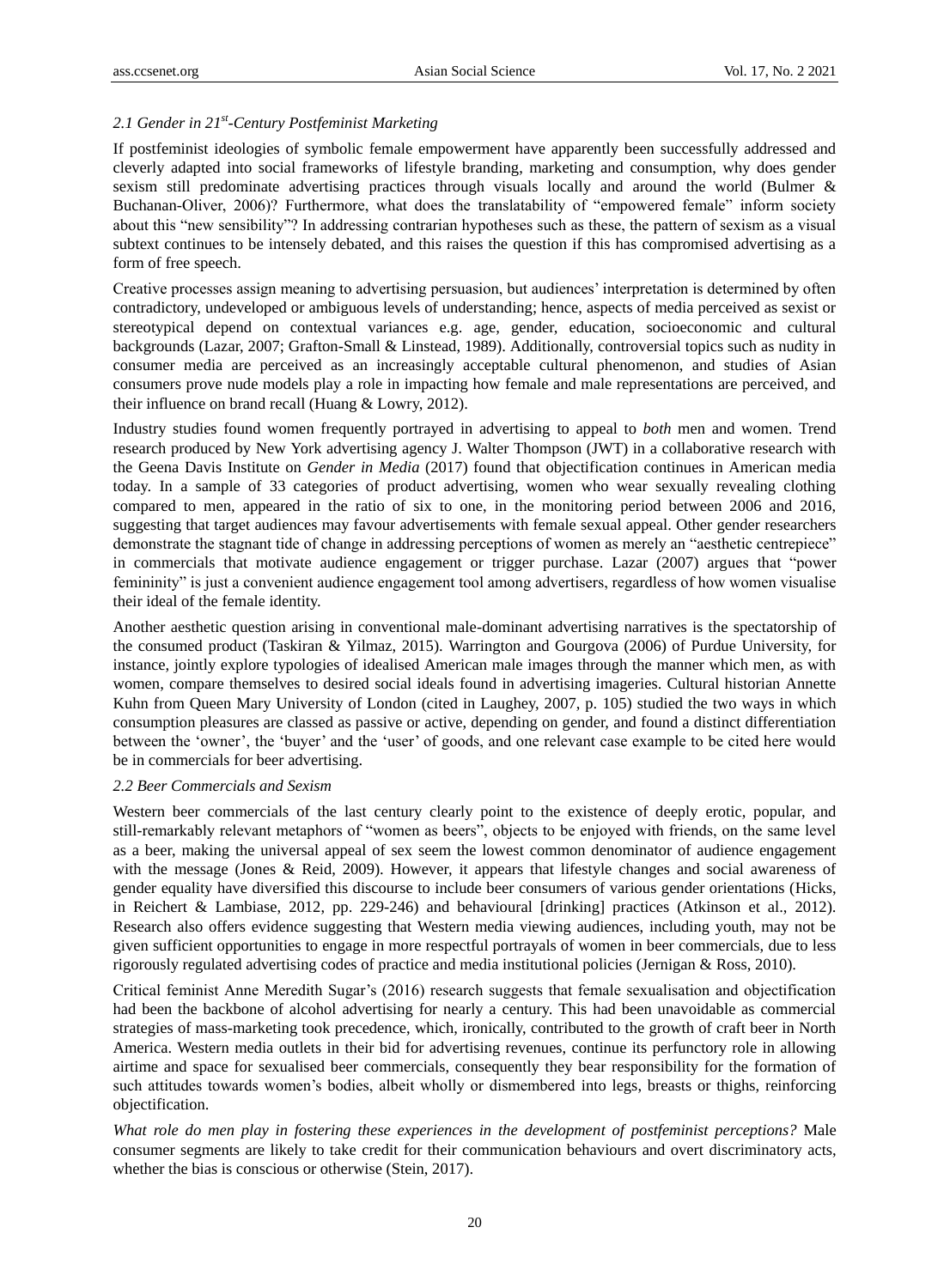Many advertisements targeted at men continue to use thematic variants of sexism playing on gender stereotypes. Gender studies professor Steve Craig from The University of North Texas writes in *Men, Masculinity and The Media* (1992) that women, as objects of sexual gratification, appear in stereotypical forms and roles as "fantasies come true" and rewards for men who choose the right product.

Men are also sexualised in dominant roles when portrayed as confident, independent, intelligent, and rebellious. Muscularity and athleticism are socially accepted signals found via commercials which represent the idealised imagery of power and supremacy, designed for emotional and psychosocial responses among male consumers aspiring for similar attributes; consequently, it grows the desire or aim for similar traits and qualities (Warrington & Gourgova, 2006).

This is further supported by evidence from feminist studies of media culture which find the scope of women representations in media being limited to their traditional, nurturing roles: mothers, housewives, secretaries or nurses; rather less occasionally enacted in career or business roles, work settings or leadership positions (Gill et al., 2016).

Despite these compelling arguments that semiotics are distinguishing concepts in the study of power and the politics of representation, it is valid to assume that cultural constructs of meanings are politically determined, i.e. narratives are assumed to represent specific meanings "of something by someone, to someone" (cited in Stern, 2004). Catterall et al. (2000) further acknowledged that marketing research had not equitably, prominently or sufficiently profiled past women who have contributed to marketing practice as much as men have.

Even creative industries are not spared media"s editorial criticism of sexism: *The Guardian*, for instance, reported that pay gap parity for female recruits into advertising firms being still atrociously lopsided, seen particularly among those in leadership and senior executive roles at international agencies, with disparity figures ranging from 25% (Grey) to 45% (JWT), alongside other debased, discriminatory and injurious forms of female abuse in a male-dominated workplace (Cooke, 2019).

# **3. Methodology**

How are postfeminist advertising approaches reconfigured and adapted to cultural contexts? One useful technique using qualitative cultural frameworks to analyse and understand the form, composition and meaning of visual imageries in persuading audiences, is based on the principles of *visual rhetoric*. To understand how objectification is applied or embedded in advertising through the function of sexual appeals, several examples of advertisements targeting female consumers will be analysed, in considering the following line of inquiry:

- *How postfeminist advertising subtexts, processes and discourses are perceived, reproduced and contested from cultural contexts?*
- *What aspects of postfeminist sensibility in advertising may be perceived as anti-feminist and challenged by audiences?*
- *How are postfeminist advertising approaches adapted to cultural contexts?*
- *How cultural adaptation inform about translatability of postfeminist sensibility?*

| <b>Visual Structure</b>                       |      | <b>RICHNESS</b><br>More<br>Less                                             |                             |                                     |  |
|-----------------------------------------------|------|-----------------------------------------------------------------------------|-----------------------------|-------------------------------------|--|
|                                               |      |                                                                             |                             |                                     |  |
|                                               |      | Connection<br>(A is associ-<br>ated with B)                                 | Similarity<br>(A is like B) | Opposition<br>$(A$ is not like $B)$ |  |
| С<br>O<br>M<br>P                              | Less | <b>Juxtaposition</b><br>(Two side-by-<br>images)                            |                             |                                     |  |
| L<br>E<br>X<br>I<br>$\mathbf{T}_{\mathbf{Y}}$ | More | <b>Fusion</b><br>(Two combined<br>images)                                   |                             |                                     |  |
|                                               |      | Replacement<br>(Image present<br>points to an im-<br>age absent im-<br>age) |                             |                                     |  |

Diagram 1. Phillips & McQuarrie (2004) Typology of Visual Rhetoric

To discover how sexual appeals are structured within visual imagery subtext in the context of meaning creation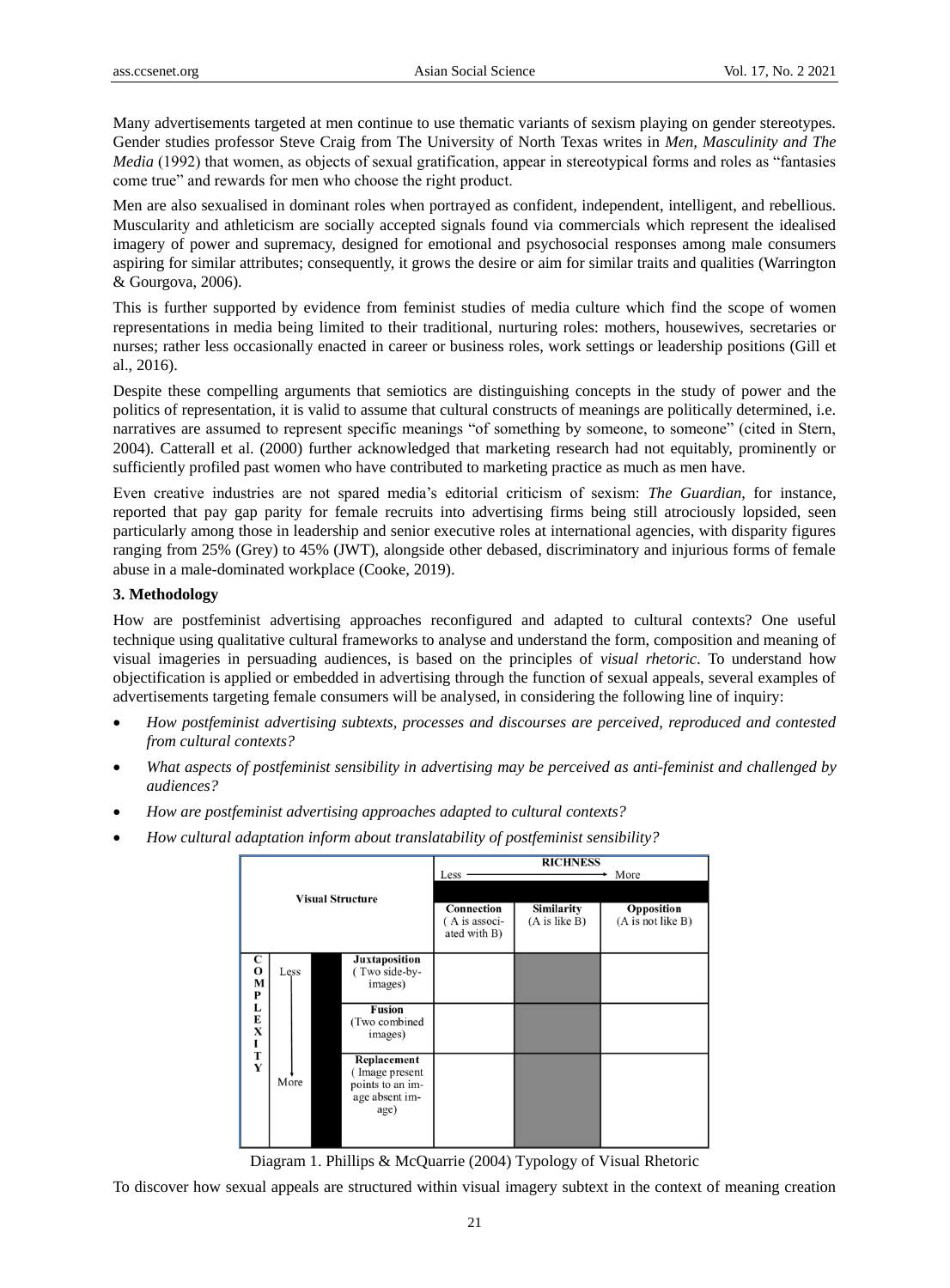through objectification of females, rhetorical narrative deconstruction will be the method of analysis. According to Phillips and McQuarrie (2004), visual structure and verbal anchoring operate in our cognitive processes to connect meaning of advertising metaphors through *juxtaposition* (simple cognitive operation), *fusion* (rich cognitive operation), to *replacement* (highly complex cognitive operation). Using the framework (Diagram 1), the aim of analysis is to present evidence that advertisements visually designed to elicit, evoke and arouse emotions in audiences of specific cultures use meaningful assumptions, texts and structural elements. Postfeminist sensibility demonstrates the necessity of certain cultural adaptations when the advertising approach is ineffective to override potential offense and backlash controversies and challenged by other audiences. A critical analysis of the translability of sexualised visual rhetoric and sexuality portrayal in advertising is then presented in the discussion section that follows.

#### **4. Analysis and Interpretation of Case Study**

Capri Shoes" *Sexy Stilettos* print advertisement (Figure 2) shows a visual metaphor of the *Fusion* typology, apparently depicting a woman"s anatomy at first glance. It takes hardly a minute before the brain reaches the eventual conclusion of its actual object: a sexy, stylish, yet subtle, imagery of a stiletto heel. Fusion of creative suggestive nuances, sans female model, appears to personify women"s feminine form without gratuitous sexual tones, hence embedding a richer emotional representation of femininity, thus effectively attributing a charming, sensual and sophisticated rhetoric into the product's brand personality.



Figure 2. *Sexy Stilettos* by Capri Shoes

In contrast, visual metaphors could be negatively perceived if sexual suggestiveness is juxtaposed inappropriately in message representation (Jansson-Boyd, 2017). American Apparel, the clothing retailer which has provoked regular controversies with its past series of advertisements, is an example. *The Tights* (Figure 3) communicates the product"s true purpose, which is wearable yet feminine comfort, but through overt *juxtaposition*, the model's act of revealing her private area may also suggest to some viewers the product's ability to perform other functions, such as tightening of the hymen.



Figure 3. *Tights* by American Apparel (2015)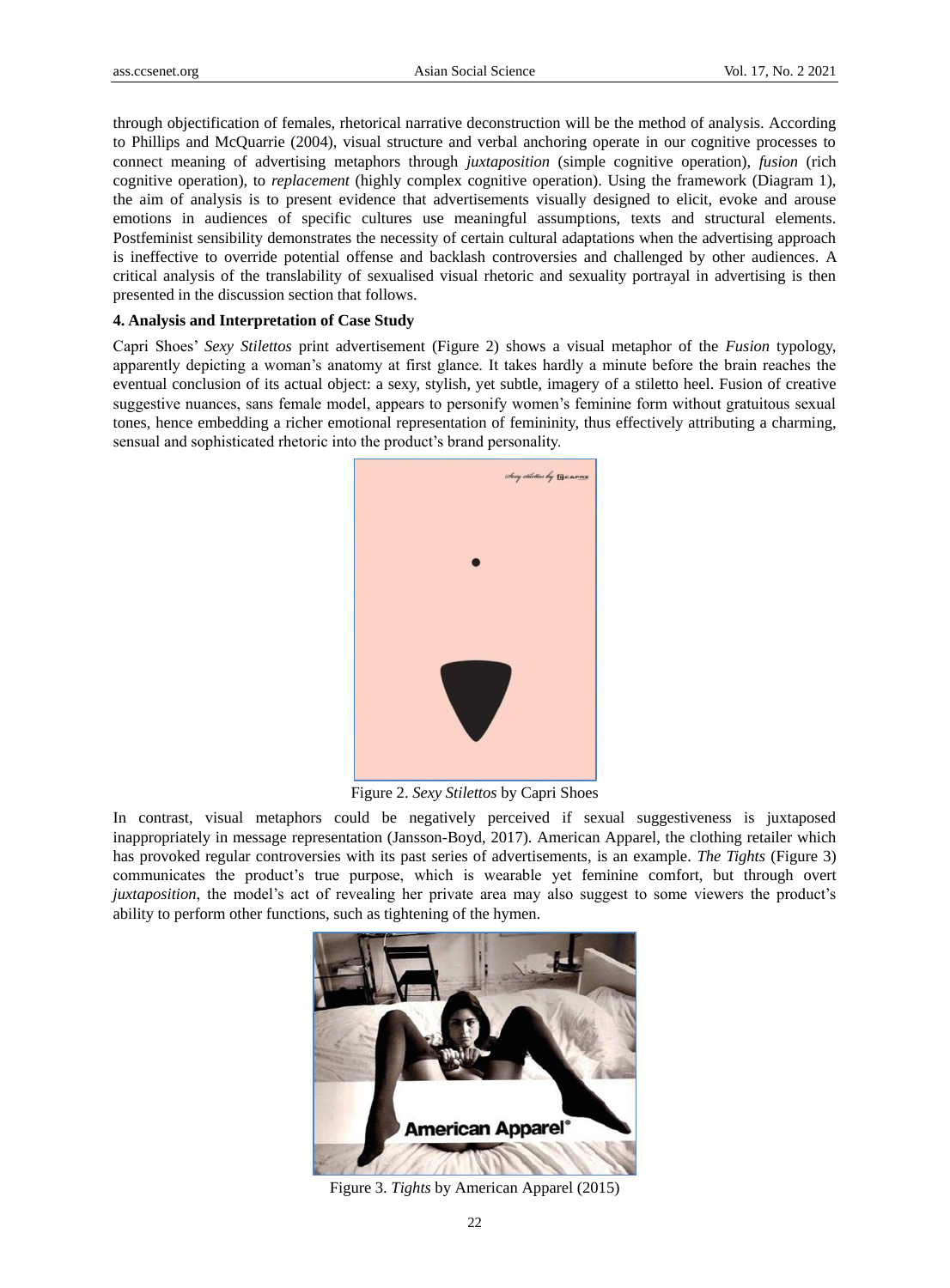While the female organ per se was blocked out with a white banner to avoid accusations of objectification, the crassness of the image creates direct offensiveness that require neither explanations nor justification of aesthetics in the postfeminist era where issues such as pornography have become mainstream social concerns (The Guardian, 2015).



Figures 4. Tom Ford for Men

Further on the hyper-sexism paradigm, the 2006 print advertising for *Tom Ford for Men* male fragrance delivered explicit images of a fragrance bottle juxtaposed as a play object wedged between breasts, covering naked female genitalia (Figure 4), overtly suggesting that applying the fragrance enhances a user"s masculinity and dominance, while identifying the male need for erotic arousal to be fulfilled through objectifying women. The semiotic visual offence that objectified the female model"s parts was achieved through *juxtaposing* standards of perfection (tanned, waxed and blemish-free skin, ruby red nails, slim fingers and open lip pout) accentuates the product"s immediacy and signified unapologetic right "to sell sex" for those who have "knowing" tastes (Stankiewicz & Rosselli, 2008). Despite complaints to the UK *Advertising Standards Authority* (ASA), accusations of masked degradation through such blinding "male gaze" adverts were nevertheless deflected by the company, claiming that the specific segment of culture magazine readers were unlikely to be offended, while its merit was considered a "stylistic", glamorous tribute to image-making, which the ASA eventually acceded to (Allwood, 2015).



Figure 5. A non-profit disability awareness campaign

The use of female imageries to evoke sexuality innuendos and draw viewers" attention before delivering a serious message, are increasingly observed in the postfeminist context. An example is Belgian handless model Tanja Kiewitz, featured in a poster wearing only her inner garment, recreating an image by WonderBra model, Eva Herzigova. The visual was created for CAP48, a non-profit disability awareness group. Tanja (Figure 5, left) demurely gazes back at her audience, as the French copy-lines echo the original for the bra advert (Figure 5, right): *"Look me in the eyes … I said the eyes"*. As the verbal anchor right below the image, CAP48 uses the meaningful *juxtaposition* of the disability and sexuality discourse in an intelligent brew of visual and message, seeking audience's empathy through the dark irony of sexualised metaphor (Figure 4). At the same time, the pitch is a lucid example of the *replacement* typology of repetitive but dissimilar textual effect, producing the intended campaign outcomes when it resulted in a 10% increase in donations towards the organisation from the precedent year's fundraising (Huffington Post, 2017).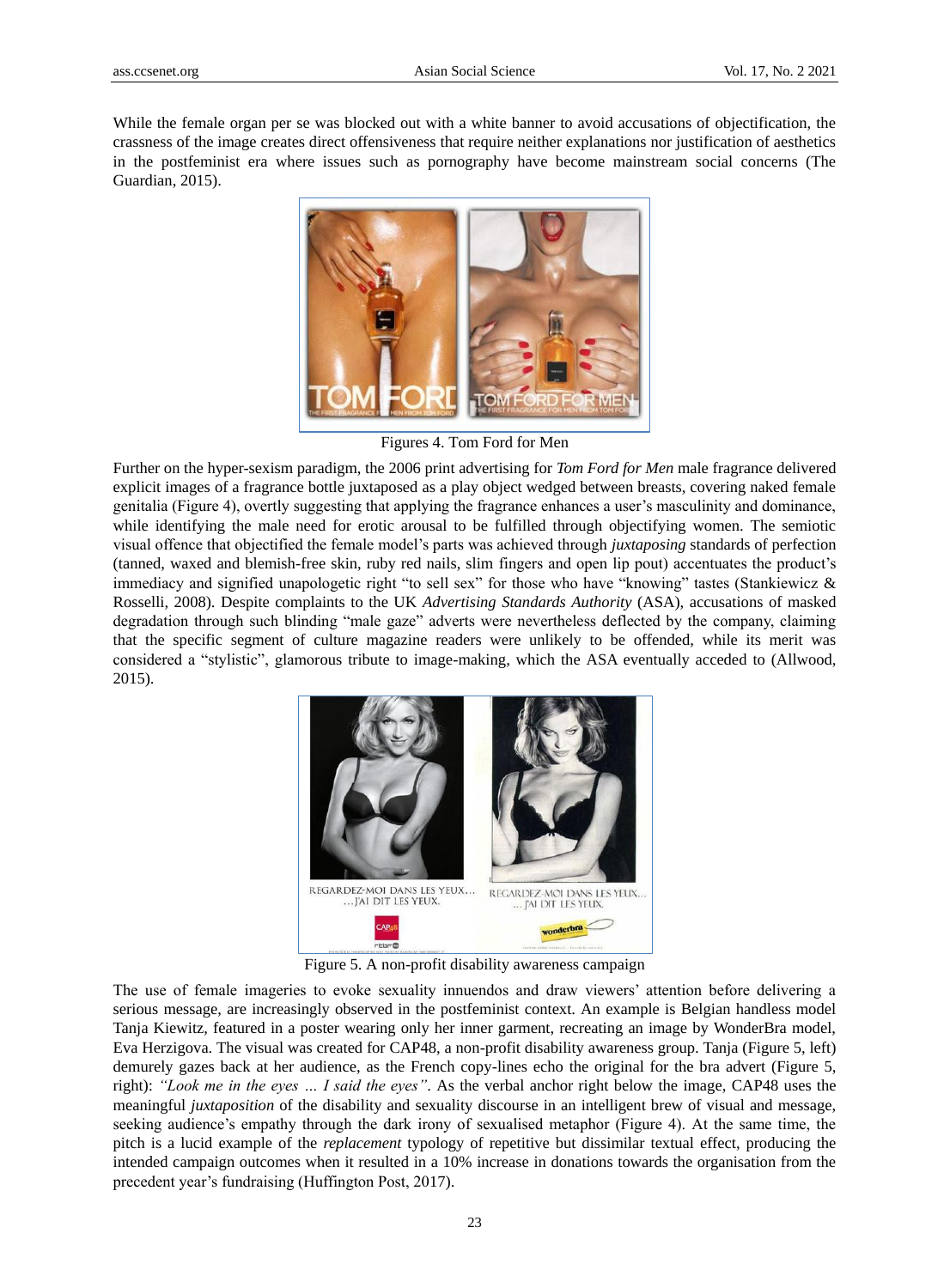#### **5. Discussion of the Findings**

Misunderstanding of female sexual imagery in advertising arise when less educated audiences cannot differentiate between explicitly sexist ads, ironic sexuality, and more appropriate ways to view or present cultural imagery of women (Blloshmi, 2013). Hence, visual practitioners must consider that not every social segment have the skills and knowledge to be able to critically and maturely analyse what they see, a lack of experience of which compromises judgments between knowing what's right and what is clearly ironic, myopic or unethical (Blair, 2006). By contrast, self-expressions, self-definitions and self-presentations are important in post-feminism studies and design must add these scopes to unleash a range of gender discourse, recognising the authentic symbols of social groups that women aspire to belong to.

Clearly, from the array of advertisement cases in this analysis, it may be contended that society is showing increasingly sophisticated ability to verbalise, react to, and desire, symbolisms that are congruent with their character, using it to express internal attributes.

As rhetorical analysis shows, due to its capability for instant attention and reaction, sex continues to be valuable component of visual communication. Future researchers are urged to conduct empirical studies on small or larger scale of sample consumers, using cultural perceptions to evaluate the hypothetical effectiveness of advertising guidelines for socially responsible and ethical gender representation in commercials albeit for cognitive, psychological or emotional effects (Schroeder & Borgerson, 1998).

#### *5.1 From Objects to Subjects*

Harper and Tiggemann (2007) argue that objectification has become a complex social research area, due to links to the cognitive, behavioural and psychological development of women. And, despite empowerment discourse permeating across more Westernised or open cultures, the disparate, inaccurate and biased portrayal of sexuality in media continue to be deeply associated with female social issues of self-esteem, depression and other forms of psychosocial disorders (Bleidorn et al., 2016).

Undeniably, female market sectors such as fashion, cosmetics, beauty care and diet management must present visual advertising with predominantly attractive and confident women-targeted content to thrive.

Sexiness is embodied through models who are usually young and skinnier than most of the population, while sexualised narratives of how to dress and behave in suggestive manners, showing the prevalence of assumptions as verbal anchoring of the symbol of idealised physical attractiveness from which sexual appeal or value derives. Conversely, the same imageries could provoke guilt and shame in those who fail to achieve the ideal.

While sex may offer symptomatic solutions to ensure marketing success with thematic messages, incorrect assumptions about consumers" attitudes towards sex could create a boomerang effect, resulting in backlash and rejection of the acts of bodily objectification, specifically among women consumers (Dahl et al., 2008; Jansson-Boyd, 2017; Reichert et al., 2001).

Consequently, sexualised imagery limit the possibilities to invest in feminist ideals of equality within marketing practice, if all advertisers aim for is the amusing use of sexual appeals to create identification with, empathy, or sympathy for, the advertiser or product [object] at the expense of meaning [subject] and what a female being really is, someone with unique personalities, intelligence and abilities.

#### *5.2 Translatability in Sex Advertising: Recent Development*

Today, sex isn"t perceived as the taboo subject that it once was: it plays a key role to provoke abundant discussions and coverage in media programmes such as talk shows and sitcoms, producing fiery debates in the marketing industry, among critiques and scholars of media and culture studies, and is crucial in fostering postfeminist sensibility.

These provocations point to the fact that educated, sophisticated audiences and consumer segments are increasingly capable of social consciousness towards sexuality as a power discourse, postfeminist consumer segments have attained a more sophisticated and developed level of confidence by providing various narratives about sex representations in advertising. Some of these are observable across cultural segments in different societies around the world.

What not shown on regular media and digital telecasts during the first and second waves of feminism, are now up for viewer evaluation on every channel, every hour. Audience"s awareness towards advertising naturally accelerates the process of information exchange and persuasion, while lowering the level of social resistance (Albakry & Daimin, 2014). Erectile dysfunction advertisements, for instance, have crept into social domains of Malaysian society (The Star Malaysia, 2013), with commercial publicity campaigns increasingly celebrated and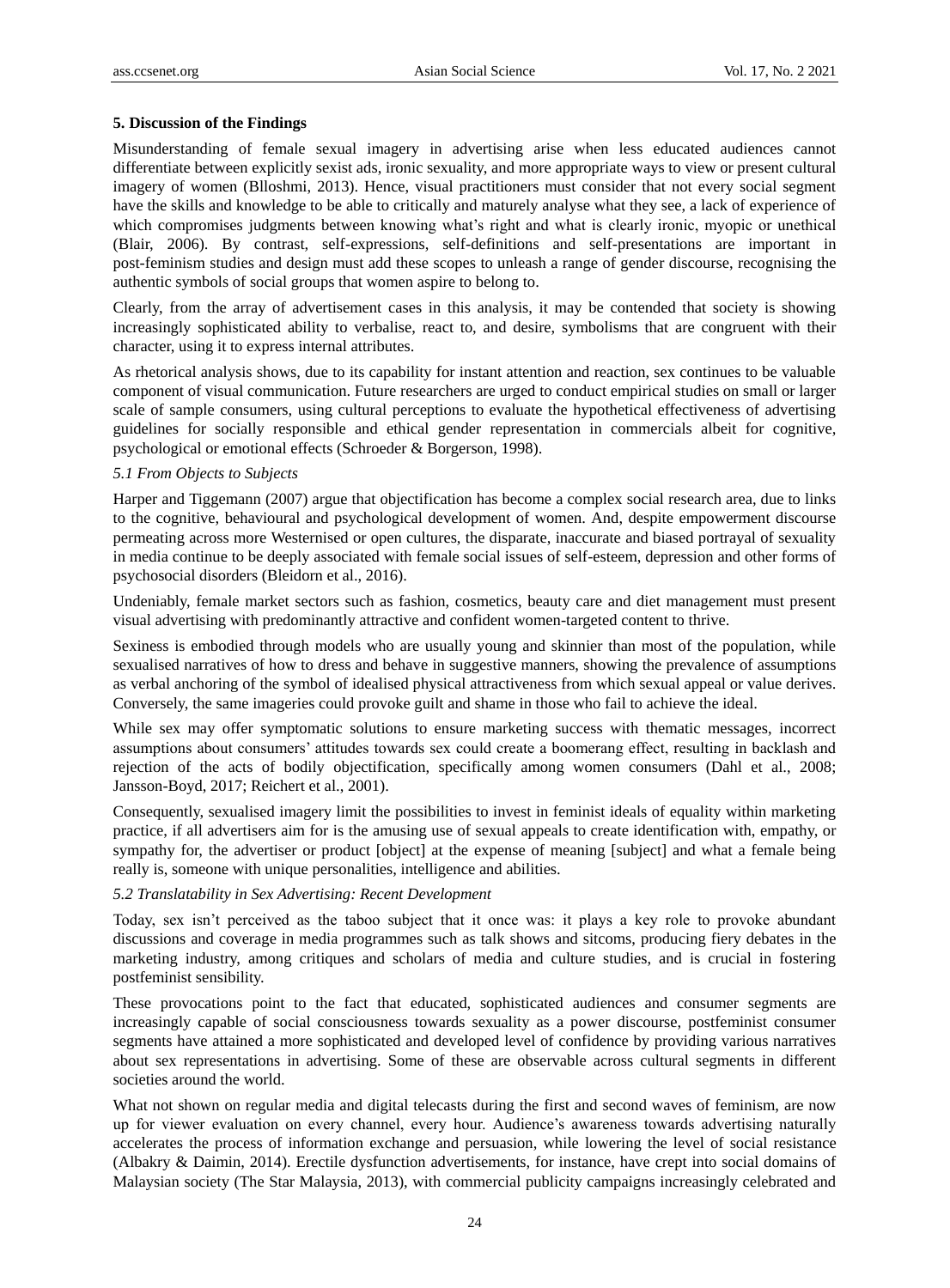perceived pertinent to the new sexual revolution, although universally, female sexual dysfunction issues have not quite taken off as media headliners (Hill & McKie, 2008). At the same time, the promulgation of sexism through advertising continues to be criticised in advancing societies such as China (Einhorn & Chen, 2018). Postfeminists would thus argue that the use of explicit sexual imageries in advertising are no longer viewed as provocative as they become commonplace commodities globally (Bleidorn et al., 2016; Blloshmi, 2013; Catterall et al., 2000). The rise in levels of cultural resistance and subversion of sexism in the new media context, counter its intended goal or effect.

#### *5.3 Advertising for Social Change*

Among noteworthy trends in culture studies have been online advertising, marketing and development of the e-commerce industry, which is increasingly skewed to represent and reflect individuals" personalities and predominant cultural stereotypes of men and women (Plakoyiannaki et al., 2008). Current electronic and digital advertising and promotion of brand personalities such as influencers via word-of-mouth, social media and social networks offer paradigmatic choices to both genders that treads the fine line between sexy and sexist (Blloshmi, 2013).

For social change marketing to evoke emotional attachments effectively in a postfeminist era of sexual transparency and gender relations, researchers indicate that consumers" attitudes, values and beliefs take precedence to produce advertising behavioural response, i.e. purchase intention, leading to brand connections, engagement evaluation and action (Taskiran & Yılmaz, 2015). Furthermore, Bleidorn et al. (2016), Bulmer and Buchanan-Oliver (2006), Catterall et al. (2000), Reichert and Lambiase (2001; 2012), and other scholars of marketing communication reviewing the changes of sexual appeals over decades, note that cognitive and behavioural-linked models of sex portrayals in social marketing campaigns such as heterosexual attractiveness, parody, double entendre and nudity have evolved based and built on specific cultural and social change contexts.

As argued earlier in the paper, consumer marketing research shows that specific imageries and textual attributes found in advertising that represent the ideals of sexuality, are invariably linked to cultural characteristics (Reichert & Lambiase 2001). In its highly-touted viral advertising cum social experiment, the *Campaign for Real Beauty* (2004) Unilever brand Dove avoided the use of thin stereotypes, instead featuring normal weight ranges among underwear-clad models, in hope that female customers will identify with the projected images of innate or natural beauty (Figure 6).



Figure 6. Dove"s Campaign for Real Beauty 2004

According to Dove brand owner Unilever (2005), the use of women of various ages, shapes, skin colours and sizes is designed to "provoke discussion and debate about today's typecast beauty images". The campaign"s decade-long success attests to the overwhelming global support towards Dove"s commitment to show realistic, attainable images of beauty, and [through] challenging today's stereotypical view of beauty and inspiring them to take [greater] care of themselves" (Unilever, 2005). Sexuality is implied in Dove online campaign advertisements through female figures representing what appears to be a message which denigrates airbrushing techniques in celebrating "anti-perfect" body types and appearances.

While intended to avoid female objectification, the portrayal also triggers an acute sense of being "taken in", with women being placed on a performance stage, lining up to be viewed for societal evaluation, rather than actually "feeling different about themselves" (Bahadur, 2017). The spectating viewers cannot help but see the ironic narrative embedded into a commercial message whose goal is meant to urge awareness and identification of a consumer brand via visual self-presentation. This viral campaign highlights the inadvertent problem with the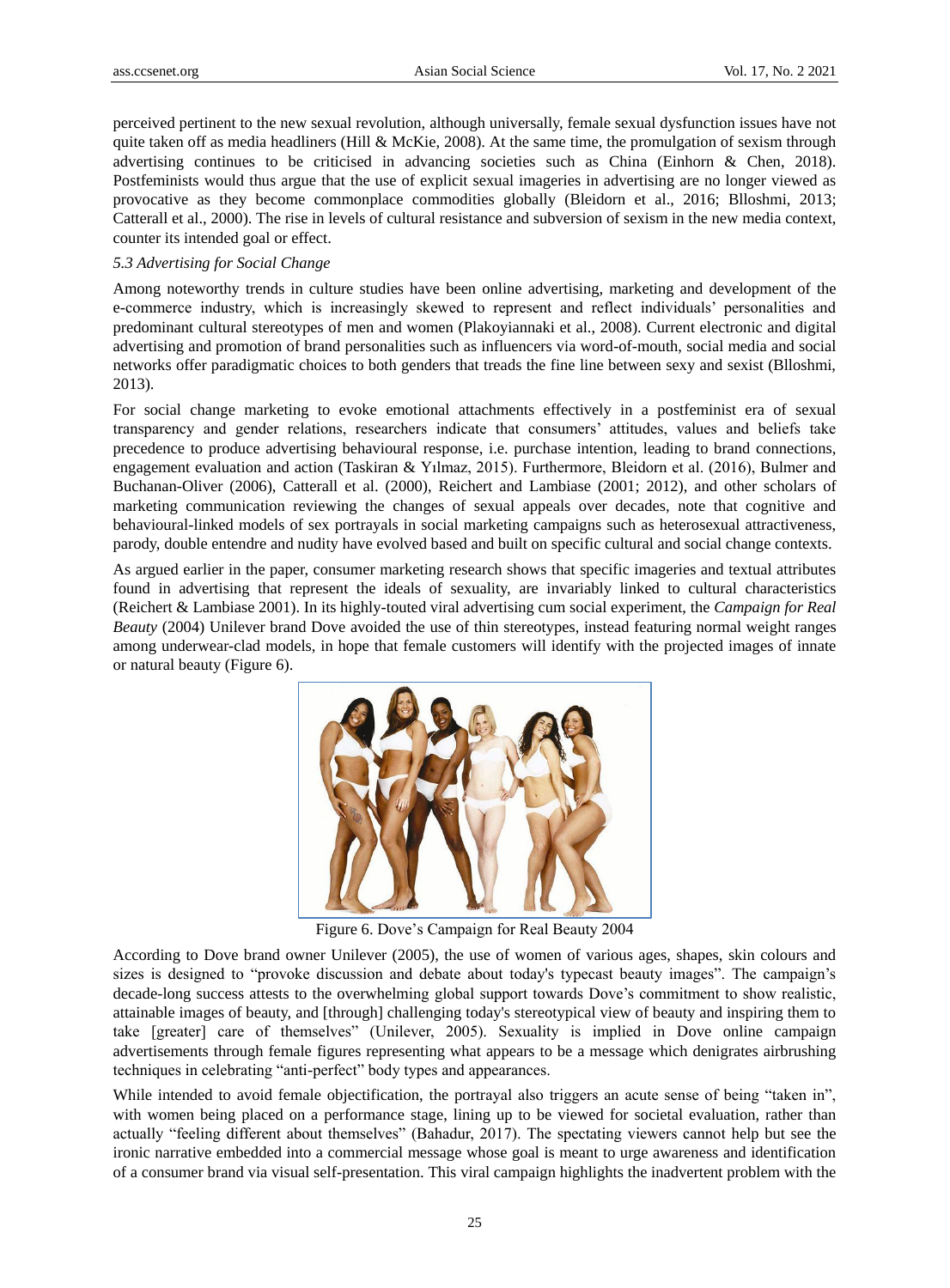translatability of sexualised visual narratives in the media: *the constantly evolving social definitions for feminine beauty, taste and decency* through a range of cultural norms deemed appropriate and fair representation of the female sex.

#### *5.4 Sexy Sarcasms as Subtext*

With heightened gender consciousness, abundant instances of backlash movements in Western and Asian marketing practice could be found today (Huang & Lowry, 2012). Sexist advertising, once used to manipulate in favour of brands, no longer have resonance, but has transforming into a new paradigm involving rich, more complex and arguably more intelligence-provoking rhetorical subtexts of sarcasm, mockery and irony.

On comedy video website *Funny or Die* (2013), French actress and singing celebrity Marion Cotillard performed in a viral video introducing a "product" called *Forehead Tittaes* (2010), sticking false miniature breasts on her forehead as a bid for women to be respected in the workplace (Figure 7). Using meme humour, the message delivered is by attracting the male gaze from their bosoms to the forehead area, closer to the eyes.



Figure 7. Funny or Die (2010) *Forehead Tittaes*

Along with other female career role-players, Cotillard *substitutes* (replaces) her forehead with falsies, imploring that contact with men is hampered by objectification, "unless they can meet you in the eyes", thus emphasising the use of appropriate non-verbal communication to denote earned respect between the genders (Rense, 2016).

The sarcasm derives from the *juxtaposition* of the female sexual organ to the associated message, intelligence. This video aims to foster open discussions of sexism in male-dominated environment on issues objectification, enabling both genders to acknowledge discriminatory practices stemming from sexist attitudes.



Figure 8. *Keep Britain Tidy* (2005)

Another viewpoint on femininity marketing is the currency of values held by women at the place and time the media elements is available for investigation and critical analysis. Women from certain traditional societies of Asia may not interpret sexual persuasion from predominantly Western cultural views, while others would simply view this perspective, ironically, as the return of a "patriarchal gaze" (Adham, 2012). The non-translatability of advertising rhetoric is exemplified in the case of the posters and beer mats created for *Keep Britain Tidy* by anti-litter campaigner ENCAMS, an environmental advocacy institution (BBC, 2005; Campaign Live, 2005). The use of sexualised imageries symbolised by the models in compromising positions urges the viewer to pick up their thrash after indulging in sex acts (Figure 8). Weaving sexualised themes perceived as tongue-in-cheek, tacky or risqué easily falls into a stereotypical cultural norm, but the question today is how pervasive sexism affects society"s cultural and social norms towards gender relations in the longer term (Dahl, 2008).

## **6. Conclusion**

Visual rhetoric analysis of sexism in advertising in this paper finds that while an array of new subtexts revolves around sexuality themes in marketing imageries, postfeminist advertising approaches today are reflective of a more inclusive and balanced cultural attitudes and values about sex (Bulmer and Buchanan-Oliver, 2006; JWT, 2017). While the overuse of sexual elements had resulted in negative portrayals of sexuality in past advertising,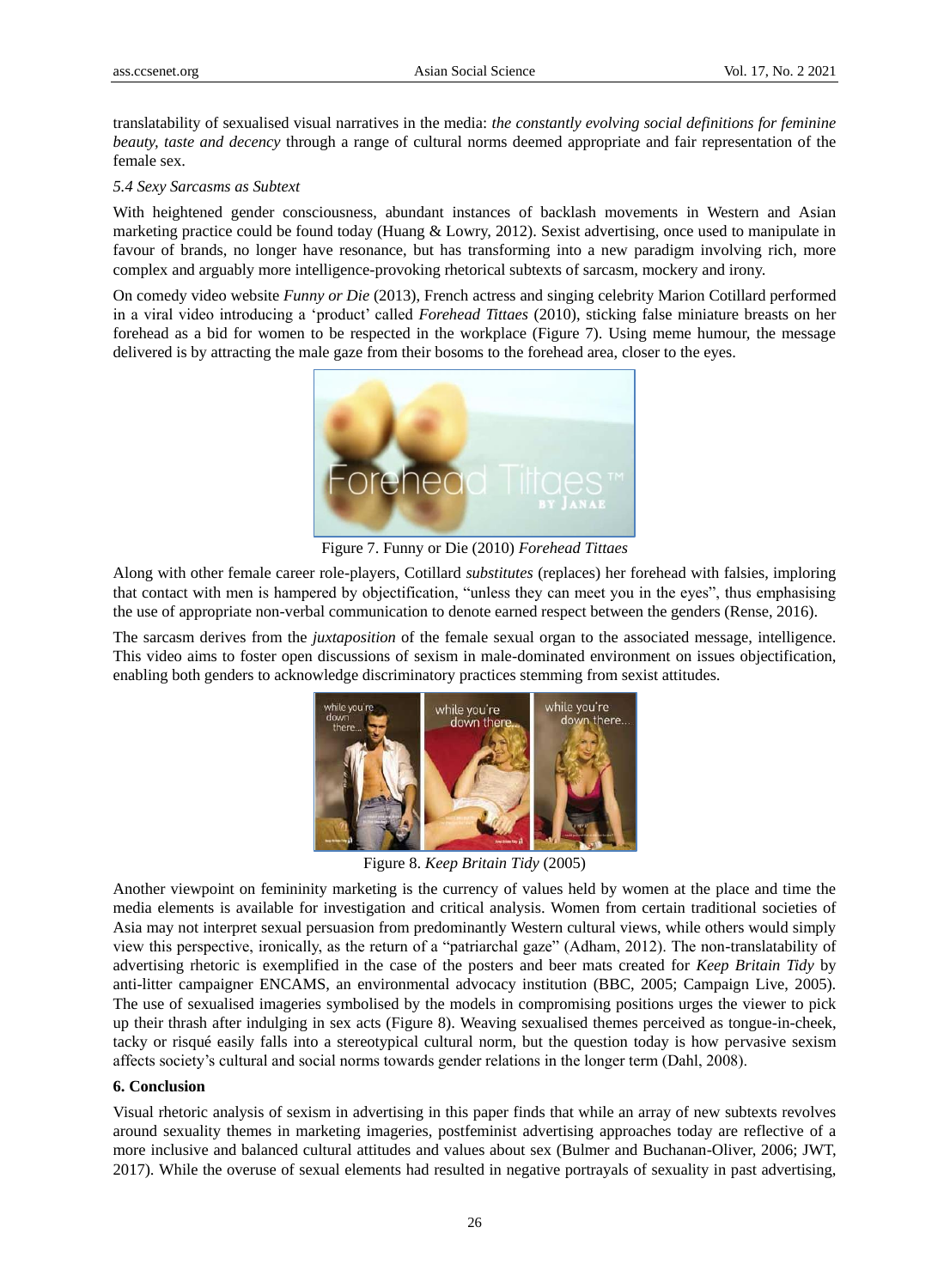it suggests that themes of sexuality have matured in today's visual culture, personifying sexuality through sarcasm and irony in visual metaphors (Blloshmi, 2013).

In selling sexuality and avoiding sexism, postfeminist research point to a greater diversity of opinions towards femininity portrayal, although by all accounts of literature and case studies, this paper concludes that there are unresolved issues behind creative visual practices, and a lack of clear breakthrough solutions in how future advertising intends to resolve the conflict between using sex for functional communication, and overtly selling it to audiences viewing them with "knowing" irony. *Sex Sells* is today diversely repositioned into subtexts of irony and sarcasm to avoid offence rather than intentional objectification (Blair et al., 2006; Harper & Tiggemann, 2007; Stankiewicz & Rosselli, 2008).

To conclude, this paper posits that postfeminist advocacy of social change through sex advertising is both an opportunity to critique institutionalised gender positions, and to highlight ways where gender imbalance can be addressed through marketing disciplines. Broadly, research findings signify that feminist aesthetics should not be treated as mere solutions to advertising problems, but with diverse female portfolios intertwined into new ways of thinking and seeing. From case study analysis presented here, the conclusions drawn suggest that the integration of sexual stimuli and appeals are *not always translatable as breakthrough femininity discourse for marketing of brands, nor are always necessary in creating interest and desire in advertising persuasion*.

While some feminists and media researchers have already got the debate rolling on whether sex in advertising should be eliminated in the new century, modern approaches using the services of educational public advertising campaigns may still regard sex as an ally in improving social awareness of sexuality, reproductive education, female treatment in society and the workplace, and etc., due to its simplicity and direct ability to make loud statements (Blloshmi, 2013; Stern, 1999). In future research, more critical examination of the semiotics of male gaze, and the variable operant conditions of sex as visual stimuli in marketing fields enable deeper research understanding of the rationales and insights of how much, how often and why global and local audiences engage with sex imageries.

Visual communication rhetoric could also provide alternate typologies of visuals that appeal, and the range of gender-related stimuli which affects the way media and marketing practices work in communicating to consumers. In this regard, it stands to reason that consumers must be given engagement platforms on media in order to voice their stance and to enjoin advertisers into respectful, valuable and progressive social narratives which benefit all social segments and sustains advertisers" brand image and reputation in the long run.

### **References**

- Adham, S. A. (2012). *A Semiotic Analysis of the Iconic Representation of Women in the Middle Eastern Medi*a [MA Dissertation]. Birmingham, UK: University of Birmingham.
- Albakry, N. S., & Daimin, G. (2014). The Visual Rhetoric in Public Awareness Print Advertising toward Malaysia Perceptive Sociolculture Design [Procedia]. *Social & Behavioral Sciences, 155,* 28-33. <https://doi.org/10.1016/j.sbspro.2014.10.251>
- Allwood, E. H. (2015). *Fashion v Censorship: A history of banned ads. Dazed.* May 13. Retrieved from [http://www.dazeddigital.com/fashion/article/24720/1/fashion-v-censorship-a-history-of-banned-ads-miu-mi](http://www.dazeddigital.com/fashion/article/24720/1/fashion-v-censorship-a-history-of-banned-ads-miu-miu-tom-ford) [u-tom-ford](http://www.dazeddigital.com/fashion/article/24720/1/fashion-v-censorship-a-history-of-banned-ads-miu-miu-tom-ford)
- Atkinson, A. M., Kirton, A., & Sumnall, H. R. (2012). The gendering of alcohol in consumer magazines: An analysis of male and female targeted publications. *Journal of Gender Studies, 21*(4), 365-386. <https://doi.org/10.1080/09589236.2012.681180>
- Bahadur, N. (2017). Dove "Real Beauty" Campaign Turns 10: How A Brand Tried to Change the Conversation About Female Beauty. *Huffington Post*. December 6. Retrieved from [https://www.huffingtonpost.com/2014/01/21/dove-real-beauty-campaign-turns-10\\_n\\_4575940.html](https://www.huffingtonpost.com/2014/01/21/dove-real-beauty-campaign-turns-10_n_4575940.html)
- *BBC News*. (2005). *Does sex sell a serious message?* May 21. Retrieved from [http://news.bbc.co.uk/2/hi/uk\\_news/4565555.stm](http://news.bbc.co.uk/2/hi/uk_news/4565555.stm)
- Bettany, S., & Woodruffe-Burton, H. (2008). Feminism in Consumer Research: A New Agenda for the 21st -Century. *European Advances in Consumer Research, 8*, 446-455.
- Blair, J. D., Stephenson, J. D., Hill, K. L., & Green, J. S. (2006). Ethics in Advertising: Sex Sell, but Should It? *Journal of Legal, Ethical and Regulatory Issues, 9*(2), 109-118.
- Bleidorn, W., Arslan, R. C., Denissen J. J. A., Rentfrow, P. J., Gebauer, J. E., Potter, J., & Gosling, S. D. (2016). Age and gender differences in self-esteem: A cross-cultural window. *Journal of Personality and Social*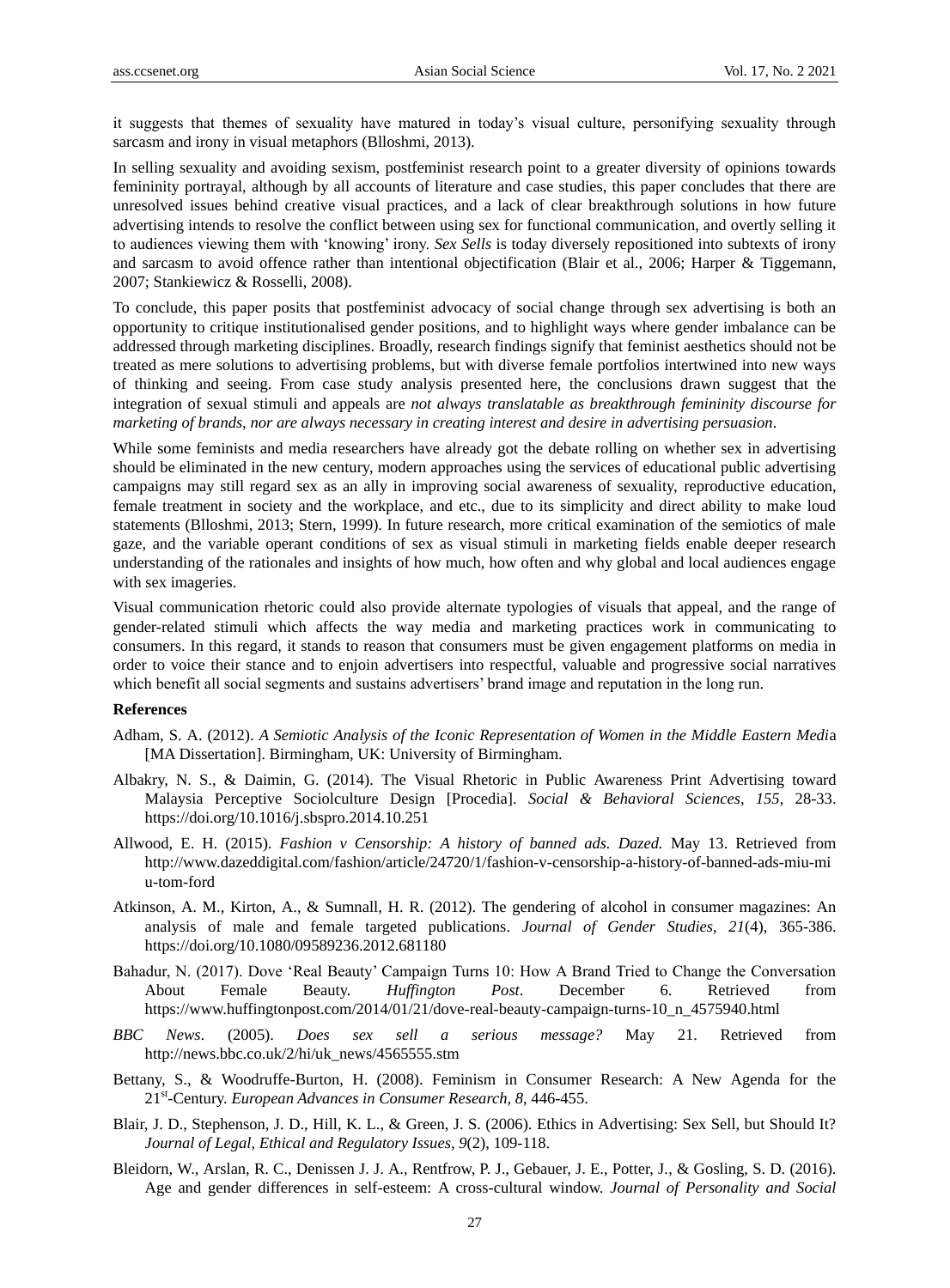Psychology,  $III(3)$ , 396-410. Retrieved from <https://www.apa.org/pubs/journals/releases/psp-pspp0000078.pdf>

- Blloshmi, A. (2013). Advertising in Post-Feminism: The Return of Sexism in Visual Culture? *Journal of Promotional Communications, 1*(1), 4-28.
- Bulme, S., & Buchanan-Oliver, M. (2006). Visual Rhetoric and Global Advertising Imagery. *Journal of Marketing Communications, 12***(**1), 49-61.<https://doi.org/10.1080/13527260500289142>
- *Campaign Live*. (2005). *Keep Britain Tidy Campaign to set pulses racing and litter off streets.* May 13. Retrieved from [https://www.campaignlive.co.uk/article/keep-britain-tidy-campaign-set-pulses-racing-litter](https://www.campaignlive.co.uk/article/keep-britain-tidy-campaign-set-pulses-racing-litter-off-streets/475522)[off-streets/475522](https://www.campaignlive.co.uk/article/keep-britain-tidy-campaign-set-pulses-racing-litter-off-streets/475522)
- Catterall, M., Maclaran, P., & Stevens, L. (Eds.). (2000). *Marketing and Feminism: Past, Present and Future: Current Issues and Research.* London: Routledge.
- Cooke, R. (2019). Sexism in advertising: "They talk about diversity, but they don"t want to change". *The Guardian.* **April** 14. Retrieved from <https://www.theguardian.com/media/2019/apr/14/sexism-in-advertising-industry-gender-pay-gap-diversity>
- Craig, S. (1992). *Men, Masculinity, and the Media*. Thousand Oaks, CA: Sage Publications, Inc. <http://dx.doi.org/10.4135/9781483326023>
- Dahl, D. W., Sengupta, J., & Vohs, K. D. (2008). Sex in Advertising: Gender Differences and the Role of Relationship Commitment. *Journal of Consumer Research, 36*(2), 215-231. Retrieved from <http://citeseerx.ist.psu.edu/viewdoc/download?doi=10.1.1.162.3061&rep=rep1&type=pdf>
- Delbaere, M., McQuarrie, E. F., & Phillips, B. J. (2014). Personification in Advertising: Using Visual Metaphor to Trigger Anthropomorphism. *Journal of Advertising, 40*(1), 121-130. <https://doi.org/10.2753/JOA0091-3367400108>
- Einhorn, B., & Chen, L. Y. (2018). Sexist Job Ads Show Discrimination Rife at China Tech Giants. *Bloomberg*. April 23. Retrieved from [https://www.bloomberg.com/news/articles/2018-04-23/sexist-job-ads-show-discri](https://www.bloomberg.com/news/articles/2018-04-23/sexist-job-ads-show-discrimination-rife-at-china-s-tech-giants) [mination-rife-at-china-s-tech-giants](https://www.bloomberg.com/news/articles/2018-04-23/sexist-job-ads-show-discrimination-rife-at-china-s-tech-giants)
- Funny or Die. (2013). *Forehead Tittaes*. May 20. Retrieved from <https://www.youtube.com/watch?v=SGoRNg3qSH0>
- Gill, R. (2007). Postfeminist Media Culture: Elements of a Sensibility. *European Journal of Cultural Studies, 10*(2), 147-166.<https://doi.org/10.1177/1367549407075898>
- Gill, R., Kelan, E., & Scharff, C. (2016). A Postfeminist Sensibility at Work. *Gender, Work & Organisation, 24*(3), 226-244.<https://doi.org/10.1111/gwao.12132>
- Grafton-Small, R., & Linstead, S. (1989). Advertisements as Artefacts: Everyday Understanding and the Creative Consumer. *International Journal of Advertising (European Issue), 8*(3), 205-218. <https://doi.org/10.1080/02650487.1989.11107106>
- Harper, B., & Tiggemann, M. (2007). The Effect of Thin Ideal Media Images on Women"s Self-Objectification, Mood and Body Image. *Sex Roles, 58,* 649-657.<https://doi.org/10.1007/s11199-007-9379-x>
- Hill, A., & McKie, R. (2008). Ten Years On: It's time to count the cost of the Viagra revolution. *The Guardian*. February 24. Retrieved from<https://www.theguardian.com/theobserver/2008/feb/24/controversiesinscience>
- Huang, Y., & Lowry, D. T. (2012). An Analysis of Nudity in Chinese Magazine Advertising: Examining Gender, Racial and Brand Differences. *Sex Roles, 66*(7-8), 440-452.<https://doi.org/10.1007/s11199-011-0101-7>
- *Huffington Post*. (2017). *Handless Model Tanja Kiewitz Recreates Wonderbra Ad to Promote Disability Awareness.* October 20. Retrieved from [https://www.huffingtonpost.com/2010/10/20/handless-model-tanja](https://www.huffingtonpost.com/2010/10/20/handless-model-tanja-kiewitz_n_770127.html)[kiewitz\\_n\\_770127.html](https://www.huffingtonpost.com/2010/10/20/handless-model-tanja-kiewitz_n_770127.html)
- Jansson-Boyd, C. (2017). Don't believe the hype: Sexually charged advertising is not the best way to push a product. *The Conversation*. June 29. Retrieved from [https://theconversation.com/dont-believe-the-hype](https://theconversation.com/dont-believe-the-hype-sexually-charged-advertising-is-not-the-best-way-to-push-a-product-80221)[sexually-charged-advertising-is-not-the-best-way-to-push-a-product-80221](https://theconversation.com/dont-believe-the-hype-sexually-charged-advertising-is-not-the-best-way-to-push-a-product-80221)
- Jernigan, D. H., & Ross, C. (2010). Monitoring youth exposure to advertising on television: the devil is in the details. *Journal of Public Affairs, 10*(1/2), 36-49.<https://doi.org/10.1002/pa.349>
- Jones, S. C., & Reid, A. (2009). The use of female sexuality in Australian alcohol advertising: public policy implications of young adults' reactions to stereotypes. *Journal of Public Affairs, 10*(1/2). Retrieved from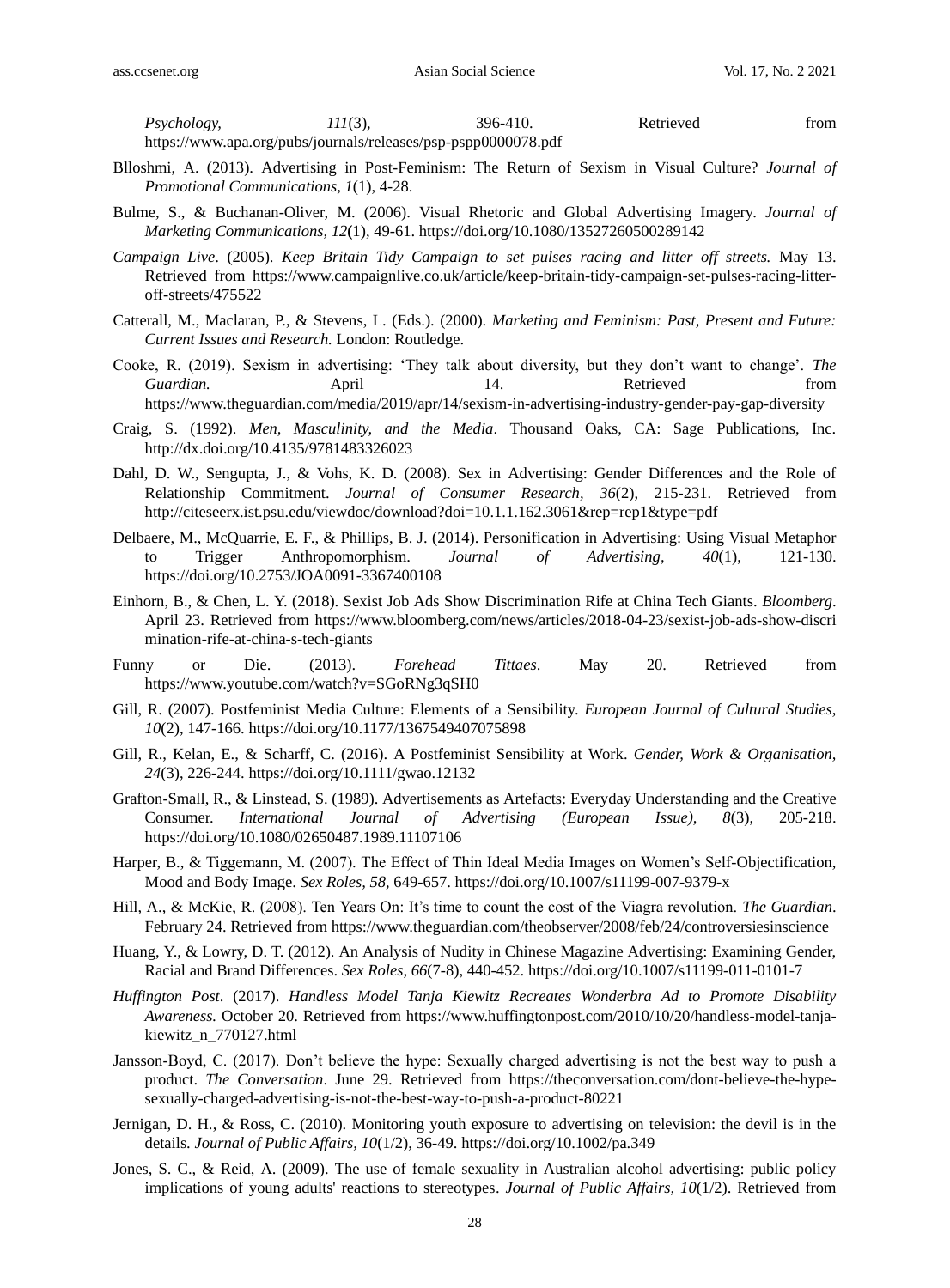<https://onlinelibrary.wiley.com/doi/abs/10.1002/pa.339>

- Kahn, J. P. (2013). How Beer Gave Us Civilisation. *The New York Times*. March 15. Retrieved from <https://www.nytimes.com/2013/03/17/opinion/sunday/how-beer-gave-us-civilization.html>
- Laughey, D. (2007). *Key Themes in Media Theory.* Berkshire, UK: McGraw-Hill Education.
- Lazar, M. M. (2007). Discover the Power of Femininity! Analyzing global "power femininity" in local advertising. *Feminist Media Studies, 6*(4)[. https://doi.org/10.1080/14680770600990002](https://doi.org/10.1080/14680770600990002)
- McQuarrie, E. F., & Phillips, B. J. (Eds.) (2008). *Go Figure! New Directions in Advertising Rhetoric* (pp.106-111). New York: M.E. Sharpe.<https://doi.org/10.4324/9781315704029>
- Phillips, B. J., & McQuarrie, E. F. (2004). Beyond Visual Metaphor: A New Typology of Visual Rhetoric in Advertising. *Marketing Theory, 4*(1/2), 113-136.<https://doi.org/10.1177/1470593104044089>
- Plakoyiannaki, E. (2008). Images of Women in Online Advertisements of Global Products: Does Sexism Exist? *Journal of Business Ethics, 83,* 101-112.<https://doi.org/10.1007/s10551-007-9651-6>
- Reichert, T., & Lambiase, J. (Eds.) (2012). *Sex in Advertising: Perspectives on the Erotic Appeal*. New York: Routledge.<https://doi.org/10.4324/9781410607065>
- Reichert, T., Heckler, S. E., & Jackson, S. (2001). The Effects of Sexual Social Marketing Appeals on Cognitive Processing and Persuasion. *Journal of Advertising, 30*(1), 13-27. <https://doi.org/10.1080/00913367.2001.10673628>
- Rense, S. (2016). "Forehead Tittaes Video" Holds Up After All These Years. *Esquire*. September 20. Retrieved from<https://www.esquire.com/lifestyle/sex/videos/a48738/funny-or-die-marion-cotillard/>
- Salyer, M. (2012). Jungian Archetypes in Advertising Imagery. In L. Manca, A. Manca, & G. W. Pieper (Eds.), *Utopian Images and Narratives in Advertising: Dreams for Sale.* Maryland: Rowman & Littlefield.
- Schemmer, J. (2014). The Difference between Feminism and Sexism. *Huffington Post*. December 3. Retrieved from [https://www.huffpost.com/entry/the-difference-between-fe\\_b\\_5826636](https://www.huffpost.com/entry/the-difference-between-fe_b_5826636)
- Schroeder, J. E., & Borgerson, J. L. (1998). Marketing images of gender: A visual analysis. *Consumption, Markets and Culture, 2*(2), 105-231.<https://doi.org/10.1080/10253866.1998.9670315>
- Siegel, D. (2007). What next for the sexual revolution? *The Guardian*. August 31. Retrieved from <https://www.theguardian.com/world/2007/aug/31/gender.uk>
- Sparke, P. (2010). *As Long as It's Pink: The Sexual Politics of Taste.* London: Pandora, Inc.
- Stankiewicz, J. M., & Rosselli, F. (2008). Women as Sex Objects and Victims in Print Advertisements. *Sex Roles, 58,* 579-589.<https://doi.org/10.1007/s11199-007-9359-1>
- Stein, L. (2017). Advertising is Still A Boys" Club. *Ad Age*. May 30. Retrieved from <https://adage.com/article/news/advertising-a-boy-s-club/309166>
- Stern, B. B. (1991). Two Pornographies: A Feminist View of Sex in Advertising. *Advances in Consumer Research, 18,* 384-391.
- Stern, B. B. (1999). Gender and Multicultural Issues in Advertising: Stages on the Research Highway. *Journal of Advertising, 28*(1), 1-9.<https://doi.org/10.1080/00913367.1999.10673572>
- Stern, B. B. (2013). Textual Analysis in Advertising Research: Construction and Deconstruction of Meanings. *Journal of Advertising, 25*(3), 61-73[. https://doi.org/10.1080/00913367.1996.10673507](https://doi.org/10.1080/00913367.1996.10673507)
- Stern, B. B. (Ed.) (2004). *Representing Consumers: Voices, Views and Visions*. New York: Routledge/Taylor & Francis.<https://doi.org/10.4324/9780203380260>
- Sugar, A. M. (2016). *Untapped: Fermenting Feminism through the Craft Beer Movement* [Doctoral Dissertation]. University of Colorado, Boulder.
- Taşkıran, N. Ö., & Yılmaz, R. (Eds.) (2015). *Handbook of Research on Effective Advertising Strategies in the Social Media Age*. Hershey, PA: Business Science Reference/IGI Global. [https://doi.org/10.4018/978-1-4666-8125-5](http://doi:10.4018/978-1-4666-8125-5)
- *The Guardian.* (2015). American Apparel: At first arty and subversive, then creepy. August 21. Retrieved from <https://www.theguardian.com/business/2015/aug/21/american-apparel-arty-subversive-creepy>
- *The Star Malaysia.* (2013). Campaign launched to address erectile dysfunction among younger men. July 6.